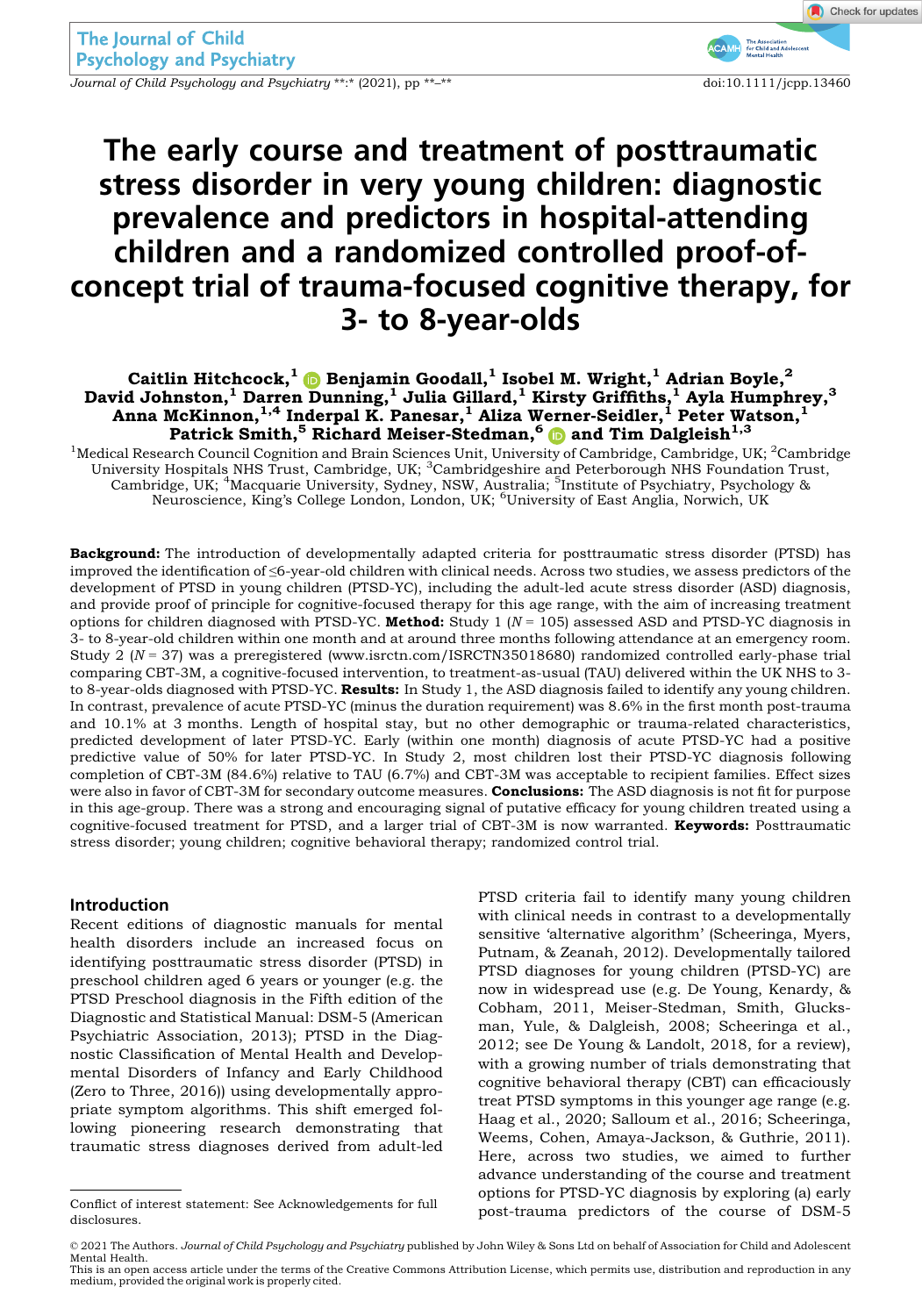PTSD-YC and specifically whether the current DSM-5 version of the acute stress disorder diagnosis may also need developmental modification, and (b) providing proof of concept in 3- to 8-year-olds for a cognitive-focused therapy for PTSD which has been shown to be effective in older children and adolescents via an early-stage randomized controlled trial.

## Study 1: DSM-5 acute stress disorder and PTSD-YC in trauma exposed young children following emergency room attendance

Many young people show natural attenuation of posttraumatic stress symptoms in the months following exposure (Hiller et al., 2016; Le Brocque et al., 2020). In terms of very young children, to date, there have been a small number of longitudinal studies charting the course of PTSD symptoms and/ or of the PTSD-YC diagnosis using the alternative algorithm (e.g. De Young et al., 2011; Le Brocque et al., 2020; Meiser-Stedman et al., 2008; Scheeringa, Zeanah, Myers, & Putnam, 2005). In addition, wait-list control arms of prior CBT studies (e.g. Scheeringa et al., 2011) have tracked the untreated course of PTSD symptoms in this age-group. To our knowledge, there have been no studies evaluating the early course of the DSM-5 PTSD-YC, as opposed to severity of symptoms, in very young children.

In older youth, several predictive factors reliably distinguish children who recover from those who go on to develop PTSD (only diagnosable at 1 month post-trauma) (Meiser-Stedman, McKinnon, et al., 2017; Meiser-Stedman, Smith, et al., 2017; Trickey, Siddaway, Meiser-Stedman, Serpell, & Field, 2012). However, we know far less about predictors in very young children (Le Brocque et al., 2020; Meiser-Stedman et al., 2008). The first aims of Study 1 were therefore to examine both the course of, and predictors of, DSM-5 PTSD-YC in very young children.

One such putative predictor is meeting criteria for DSM-5 acute stress disorder (ASD) within the first month post-trauma. ASD was introduced in the DSM-IV to identify in the acute stage those at higher risk of later PTSD. In 8- to 16-year-olds, the presence of ASD markedly increases the likelihood of later PTSD (odds ratio = 26.9; Meiser-Stedman, McKinnon, et al., 2017). However, despite the significant update to the PTSD criteria to accommodate very young children in the DSM-5 there has been no corresponding change in the ASD criteria which remain grounded in the adult literature. The further aims of Study 1 were therefore to examine the utility of the DSM-5 ASD criteria in very young children both in detecting early cases of young children in clinical need and in predicting later PTSD-YC.

One alternative to the current DSM-5 ASD criteria for very young children would be to use the current developmentally sensitive DSM-5 PTSD-YC criteria in the first month post-trauma (i.e. with the usual PTSD duration criterion removed) in the form of an

'acute DSM-5 PTSD-YC' diagnosis. In one study in children aged 2–6 years, meeting acute PTSD-YC criteria (based on the alternative algorithm (AA); Scheeringa et al., 2012) in the month post-trauma significantly predicted increased risk of later AA-PTSD-YC (Meiser-Stedman et al., 2008). Our final aim for Study 1 was therefore to examine the utility of an acute DSM-5 PTSD-YC diagnosis in identifying cases and predicting later DSM-5 PTSD-YC.

Previous research has suggested that the PTSD-YC diagnosis may be a more appropriate conceptualization of PTSD beyond the preschool range for children up to 8 years of age (Danzi & La Greca, 2017; Hitchcock et al., 2021; Meiser-Stedman et al., 2008). For this reason, the present study also reports prevalence estimates for children both up to 6 years and up to 8 years.

Study 1 therefore addressed five questions: (1) What is the course of DSM-5 PTSD-YC symptoms in 3- to 6-year-olds (and 3- to 8-year-olds) over the first 3 months post-trauma following attendance at an Emergency Room? (2) What trauma-related and demographic factors predict later DSM-5 PTSD-YC? (3) What is the prevalence of DSM-5 ASD in young children? (4) Does the DSM-5 ASD diagnosis – designed to aid early identification of those at risk – have prognostic utility in this age-group? and (5) Is 'acute PTSD-YC' a superior alternative?

## Method

Participants. National Health Service ethics approval (12/ EE/0458) was obtained. Participants were 3- to 8-year-old children and caregivers  $(N = 105)$  attending 3 emergency rooms (ER) in East Anglia, UK, during recruitment phases between 2014 and 2017. Participants were eligible for inclusion if they were aged 3–8 years and if the event that led to attendance at the ER met criteria for a traumatic event according to the DSM-5 (though see De Young & Landolt, 2018, for a discussion of the complexities around this criterion in younger children). We only included children with a singleevent trauma, that is, for whom no other DSM-5 criterion A trauma was identified by their parents. Exclusion criteria were lack of English fluency in either the child or the caregiver, moderate-to-severe brain injury, and the presence of a child protection issue.

ER records were screened for trauma event details to determine eligibility before approaching families. Eligible families were given study information upon or after discharge and gave informed consent prior to participation. Approximately 27% of approached families agreed to participate. This rate is similar to that in our prior RCTs for childhood PTSD (e.g. Meiser-Stedman, Smith, et al., 2017). Reasons for nonparticipation included caregivers not interested (37%), caregivers had no time (35%), could not make contact (25%), and exclusion criterion identified at first contact (2%). The substantial lack of parental engagement and perceived lack of time for mental health research recruiting from ER attendance highlight an important feasibility issue for future research.

Diagnostic assessments. Assessments were conducted via telephone by trained research staff within the first month (Time 1) and at around three months (Time 2) after ER attendance. Diagnoses of DSM-5 ASD (within the first month post-trauma) and DSM-5 PTSD-YC and adult-algorithm DSM-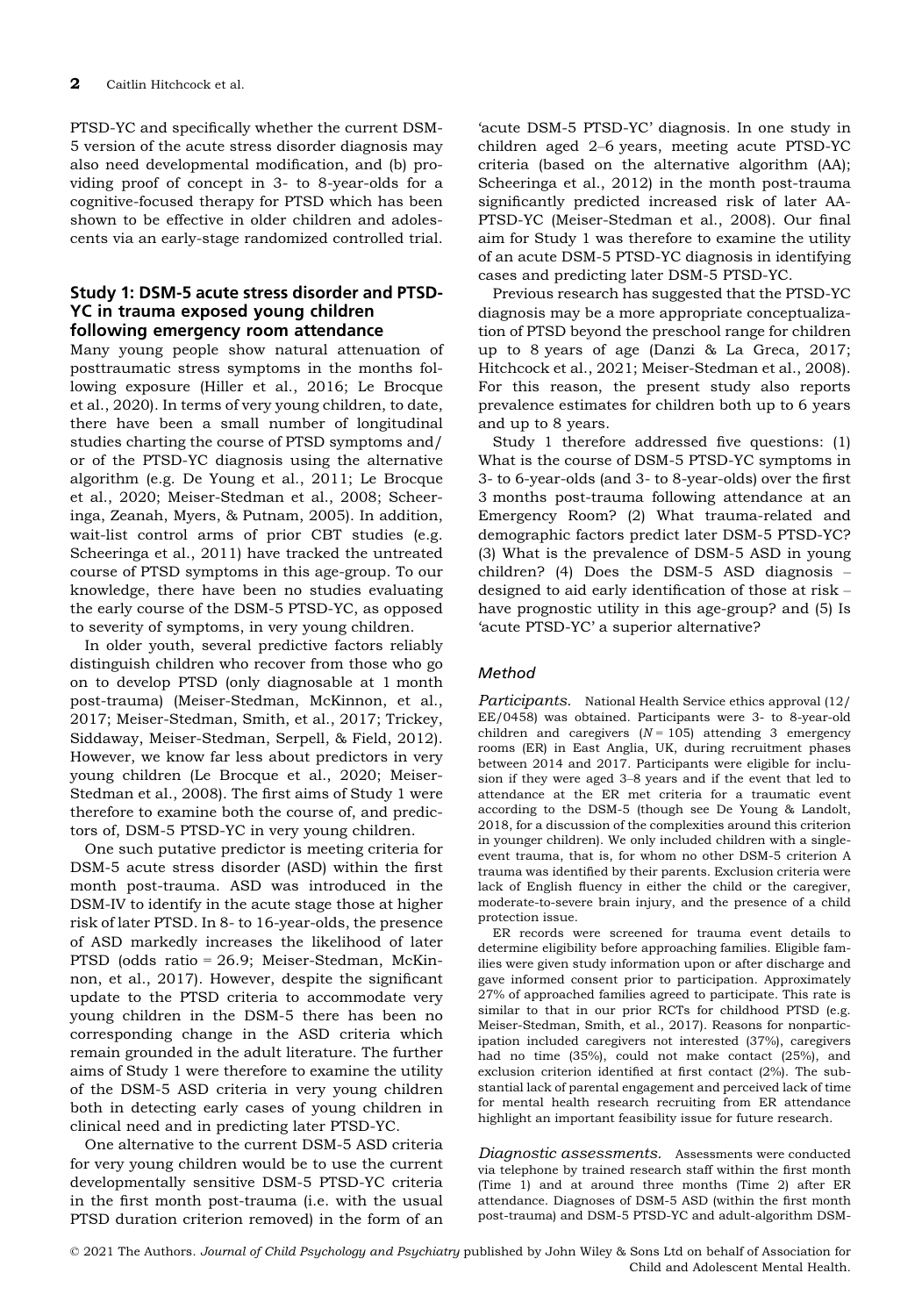5 PTSD (three months post-trauma) were made via clinical interview with a parent using the Diagnostic Infant and Preschool Assessment (DIPA; Scheeringa & Haslett, 2010), adapted (through correspondence with the DIPA lead author) for the DSM-5 to cover the preschool PTSD diagnosis as well as to include criteria for acute stress disorder and with minor adjustments for oppositional defiance disorder. We also generated an 'acute PTSD-YC' diagnosis at Time 1 (ignoring the duration criterion) to evaluate whether this had better predictive value than the ASD diagnosis. The DIPA is a psychometrically robust parental-report semistructured interview which was delivered and scored by an Assistant Psychologist, with scoring for 100% of interviews second-rated using the original audio files by a registered Clinical Psychologist with extensive experience treating children with PTSD. Symptoms were scored as present or absent. Agreement was obtained on 100% of interviews.

Of the 105 children screened at Time 1, 26 did not respond to repeated attempts to contact at Time 2.

Analytic approach. Multiple imputation: We used multiple imputation to deal with missing data at Time 2, using multivariate imputation by chained equations (MICE) (Van Buuren, 2018) implemented in SPSS v.25. We imputed 25 datasets using a fully conditional specification whereby all Time 2 variables with missing data were included in the chained regression models (logistic or linear for categorical and continuous variables, respectively), alongside Time 1 variables for which we had complete data, and residual variance was added to the parameter estimates using a Bayesian approach. This meant that for any given analysis involving imputed data, the imputation model for those data had included variables with complete data that were not themselves included in the analysis (Van Buuren, 2018).

Prediction of Time 2 diagnostic outcomes: To examine prediction of PTSD-YC at Time 2 from baseline sample characteristics, we compared those children who developed PTSD-YC at Time 2 to those who did not, on Time 1 variables of age, sex, ethnicity, type of trauma, whether the child lost consciousness, whether pain killing medication was administered, whether there was an admission to hospital, and number of days in hospital, with analyses pooled across the 25 imputed datasets.

The predictive utilities of the different diagnostic criteria at Time 1 for the diagnoses at Time 2 were examined using positive/negative predictive values, where a positive predictive value represents the likelihood that a child meeting PTSD-YC criteria at Time 1 would have PTSD-YC at Time 2 and a negative predictive value represents the likelihood that a child without the diagnosis at Time 1 would not have the diagnosis at Time 2. Analyses were pooled across the imputed datasets.

#### Results

Sample characteristics and prevalence. Sample characteristics are presented in Table 1. Observed prevalence rates are presented separately for 3- to 6 year-olds and 3- to 8-year-olds. At Time 1, in both 3 to 6-year-olds and 3- to 8-year-olds, strikingly DSM-5 ASD criteria did not identify any children. Using acute PTSD-YC criteria, prevalence estimates rose to 9.1% (7/77) in 3- to 6-year-olds and to 8.6% (9/105) in 3- to 8-year-olds.

At Time 2, the standard DSM-5 PTSD criteria identified 5.3% (3/57) of 3- to 6-year-olds, and this doubled to 10.5% (6/57) when using DSM-5 PTSD-YC. For 3- to 8-year-olds, use of PTSD-YC identified

Table 1 Sample characteristics at Time 1 for Study 1

|                                             | Age $\leq 6$ years<br>$(n = 77$ unless<br>otherwise noted) | Age $\leq$ 8 years<br>$(n = 105$ unless<br>otherwise noted) |
|---------------------------------------------|------------------------------------------------------------|-------------------------------------------------------------|
| Age (mean (SD))                             | $4.38(1.10)$ range 3-<br>6                                 | $5.19$ (1.73) range 3-<br>$8^e$                             |
| Female                                      | $56.9%$ <sup>a</sup>                                       | $38.1\%$ <sup>f</sup>                                       |
| White/European<br>origin                    | $83.9%^{b}$                                                | $85.2\%$ <sup>g</sup>                                       |
| Trauma type                                 | a                                                          | h                                                           |
| Accidental injury                           | 54.2%                                                      | 55.3%                                                       |
| Road traffic<br>accident                    | 12.5%                                                      | 14.9%                                                       |
| Acute medical<br>emergency                  | 18.1%                                                      | 17.0%                                                       |
| <b>Burn</b>                                 | 13.9%                                                      | 11.7%                                                       |
| Other                                       | 1.4%                                                       | 1.1%                                                        |
| Painkillers<br>administered                 | $21.4%^{\circ}$                                            | $18.9%$ <sup>g</sup>                                        |
| Loss of<br>consciousness                    | $12.9\%$ <sup>c</sup>                                      | $11.0\%$ <sup>i</sup>                                       |
| Admitted to<br>hospital                     | $56.9%$ <sup>a</sup>                                       | $56.4%$ <sup>f</sup>                                        |
| Number of days<br>in hospital<br>(mean(SD)) | 1.66 (2.36), range 0<br>$-10^d$                            | $1.65(2.31)$ , range 0-<br>10 <sup>j</sup>                  |

Table shows observed data.

 $a_n = 72$ .  $n = 72.$ <br> $b_n = 62$ 

 $n = 62.$ <br> $n = 70.$  ${}^{\rm c}n$  = 70.<br> ${}^{\rm d}n$  = 71

 ${}^{\mathrm{a}} n$  = 71.<br> ${}^{\mathrm{e}} n$  = 100

 $n = 102$ .

 $n = 94.$ <br> $n = 81.$ 

 $n = 81$ .<br> $n = 90$ 

 $n = 90.$ <br> $n = 91$ 

10.1% (8/79) with PTSD, relative to 6.3% (5/79) according to the DSM-5 adult criteria.

At Time 1, of those who did not meet criteria for the full 'acute PTSD-YC' diagnosis, 57 (53.8%) did meet the re-experiencing criterion, 42 (39.6%) the avoidance criterion, and 25 (25.3%) the hyperarousal criterion. At Time 2, of those who did not meet full PTSD-YC criteria, 30 (28.6%) did meet the reexperiencing criterion, 16 (15.2%) the avoidance criterion, and 16 (15.2%) the hyperarousal criterion.

Predictors of PTSD-YC at Time 2. Data were compiled across 3- to 8-year-olds for these analyses to increase power. Analyses are reported for multiply imputed data (Van Buuren, 2018). Sensitivity analyses on complete cases revealed no differences in the pattern of results.

We first compared the Time 1 variables (listed in Table 1) between those children who went on to develop PTSD-YC at Time 2 to those who did not. Neither trauma type (Fisher's exact  $p = .34$ ), age (Mann–Whitney test:  $d = 0.14$ , 95% CI  $[-0.41, 0.71]$ ,  $p = .62$ ), sex (Fisher's exact  $p = .70$ ), ethnicity (Fisher's exact  $p = 1.00$ , admission to hospital (Fisher's exact  $p = .41$ , whether the child lost consciousness

 $n = 91$ .  $^{j}n = 92.$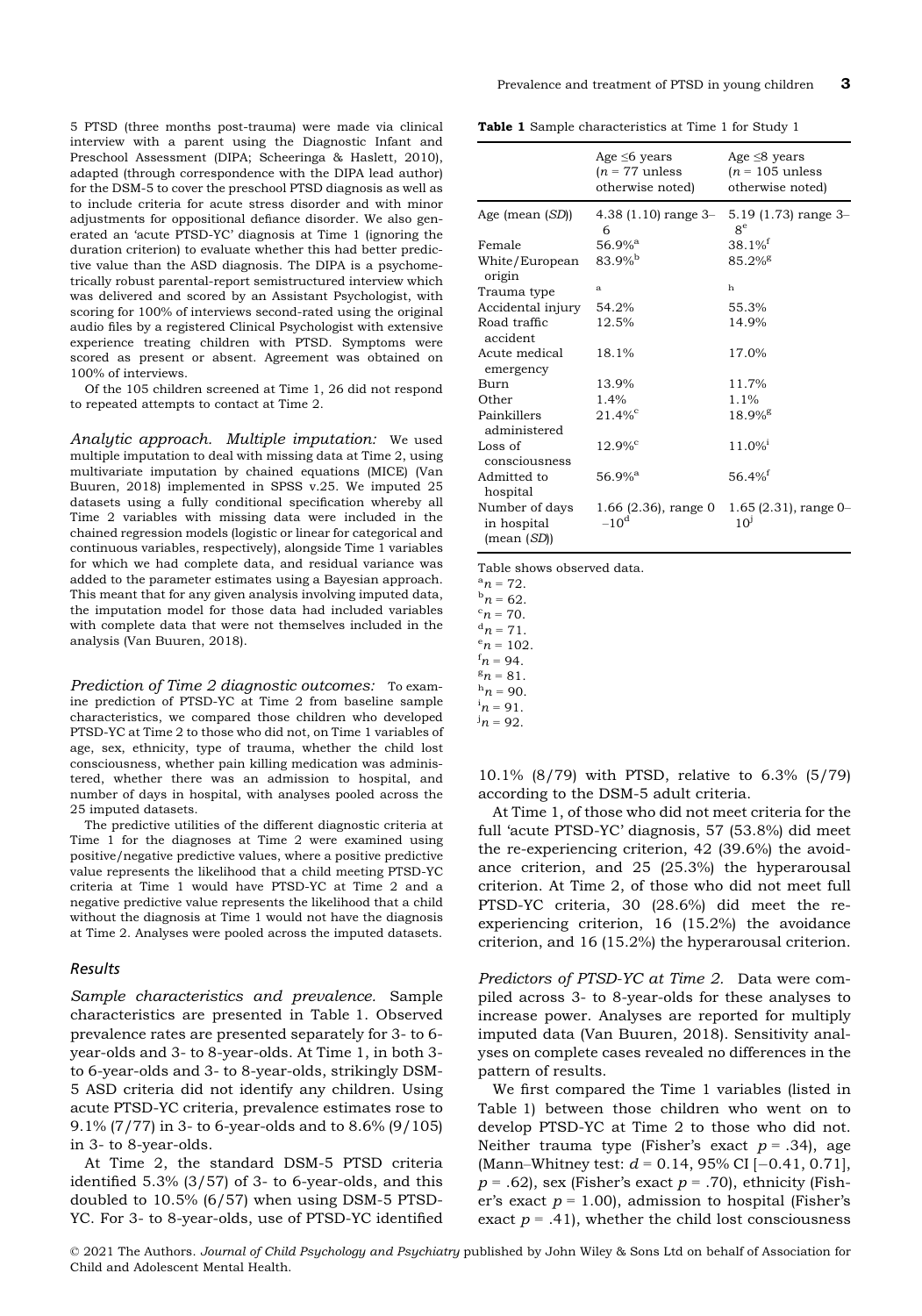(Fisher's exact  $p = .59$ ), or administration of painkillers (Fisher's exact  $p = .61$ ) at Time 1 was associated with PTSD-YC at Time 2. A greater number of days in hospital (Mann–Whitney test:  $d = 0.92$ , 95% CI  $[-0.32, 1.51]$ ,  $p = .002$ ) at Time 1 were significantly associated with Time 2 development of PTSD-YC.

As no children at Time 1 met criteria for DSM-5 ASD, this had no calculable predictive value for later PTSD-YC. Of the nine children diagnosed with acute PTSD-YC at Time 1, 4 met DSM-5 PTSD-YC criteria at Time 2, 4 did not meet criteria at Time 2, and one was lost to attrition. Of the 95 children not diagnosed with acute PTSD-YC at Time 1, four were diagnosed with PTSD-YC at Time 2. There was a modest positive predictive value of 50% and a high negative predictive value of 90%, using the imputed data, comparable to the predictive value of DSM-IV ASD in older youth (Dalgleish et al., 2008).

# Discussion

Consistent with a recent review (De Young & Landolt, 2018), application of the developmentally appropriate DSM-5 PTSD-YC criteria in an ER-attending sample doubled the prevalence estimate for PTSD relative to adult DSM-5 PTSD criteria, at 3 months post-trauma. PTSD-YC appeared to have clinical utility up to 8 years of age, replicating prior research (Meiser-Stedman et al., 2008), and this reinforces suggestions that the developmental stage of all youth, including older children, should be taken into consideration when optimizing the conceptualization of posttraumatic stress, as opposed to a simple binary distinction with the cutoff at 6 years (De Young & Landolt, 2018).

No young children met DSM-5 ASD criteria (which importantly remain adult-based in the DSM-5) in the acute post-trauma phase. In contrast, DSM-5 PTSD-YC criteria applied in this acute phase (minus the duration criterion) – acute PTSD-YC – suggested that ~9% of young children had diagnosable levels of immediate distress. This is not dissimilar to rates reported in older children (Kassam-Adams et al., 2012) and in the small number of studies of younger children in this acute phase (e.g. Haag & Landolt, 2017; Meiser-Stedman et al., 2008). Half of these children meeting criteria for acute PTSD-YC in the first month went on to develop PTSD-YC at three months. Prevalence estimates for PTSD-YC at 3 months were  $\sim$ 10%, and this is not dissimilar to other studies looking at PTSD-YC at around this time point post-trauma (e.g. Scheeringa et al., 2005). No other demographic, trauma-related, or clinical factors were significantly predictive of later PTSD-YC other than amount of time in hospital (although other factors not measured, such as parental factors, may have shown a different pattern; e.g. Le Brocque et al., 2020).

There are a number of potential limitations to this study. A low prevalence of children with ASD and

acute PTSD-YC at Time 1 meant we were not able to fully explore predicting factors. A large percentage of families also declined participation. As we were unable to collect PTSD measures from nonparticipating families, it may be that those experiencing more difficulty were more likely to volunteer for research, impacting our prevalence estimates. Finally, diagnoses, necessarily in this age-group, relied upon clinical interviews using parent report.

However, with the participating sample, we were able to gain important understanding of the course of PTSD-YC in the early months following trauma. Study findings further validate the introduction of PTSD-YC into the DSM-5, but suggest that the current adult-based DSM-5 ASD diagnosis is not fit for purpose as an acute prognostic algorithm for young children and requires revision or replacement. It may be that particular ASD symptoms are insensitive in young children (Dalgleish et al., 2008) or that the current thresholds for diagnosis in the DSM-5 are inappropriate (Kassam-Adams et al., 2012). Given this, it is difficult to recommend ASD for future study in this age-group.

## Study 2: A randomized controlled proof-ofprinciple trial of a trauma-focused cognitive therapy for young children with PTSD-YC

International guidelines recommend individual cognitive behavior therapy (CBT) with a trauma focus for the treatment of PTSD in adults and older youth (Australian Centre for Posttraumatic Mental Health, 2007; Bisson et al., 2019; National Institute for Health & Care Excellence, 2018; World Health Organization, 2013). However, these guidelines offer no explicit recommendation for the treatment of PTSD in young children aged under 5 years. Prior trials have been very encouraging, suggesting that developmentally tailored CBT can reduce symptoms of PTSD in children aged 2–8 years who experience elevated posttraumatic stress but who do not necessarily meet criteria for a PTSD diagnosis (Deblinger, Stauffer, & Steer, 2001; Salloum et al., 2016; Scheeringa et al., 2011). Parent-directed CBTbased intervention has also been effective in accelerating recovery from acute stress symptoms in 1- to 6-year-olds following accidental injury (Haag et al., 2020). There is therefore a promising evidence base for variations of CBT in treating young children.

The availability of multiple evidence-based treatments for a condition offers sufferers and their families an important degree of choice. Based on our prior clinical trials with older children (e.g. Meiser-Stedman, Smith, et al., 2017), we were interested in whether a CBT for PTSD intervention that is more cognitive in its formulation compared to that used in extant trials may also be adaptable for this younger sample. Our trauma-based cognitive therapy protocol for young children – CBT-3M (Goodall et al., 2017) – includes a strong focus on three Ms: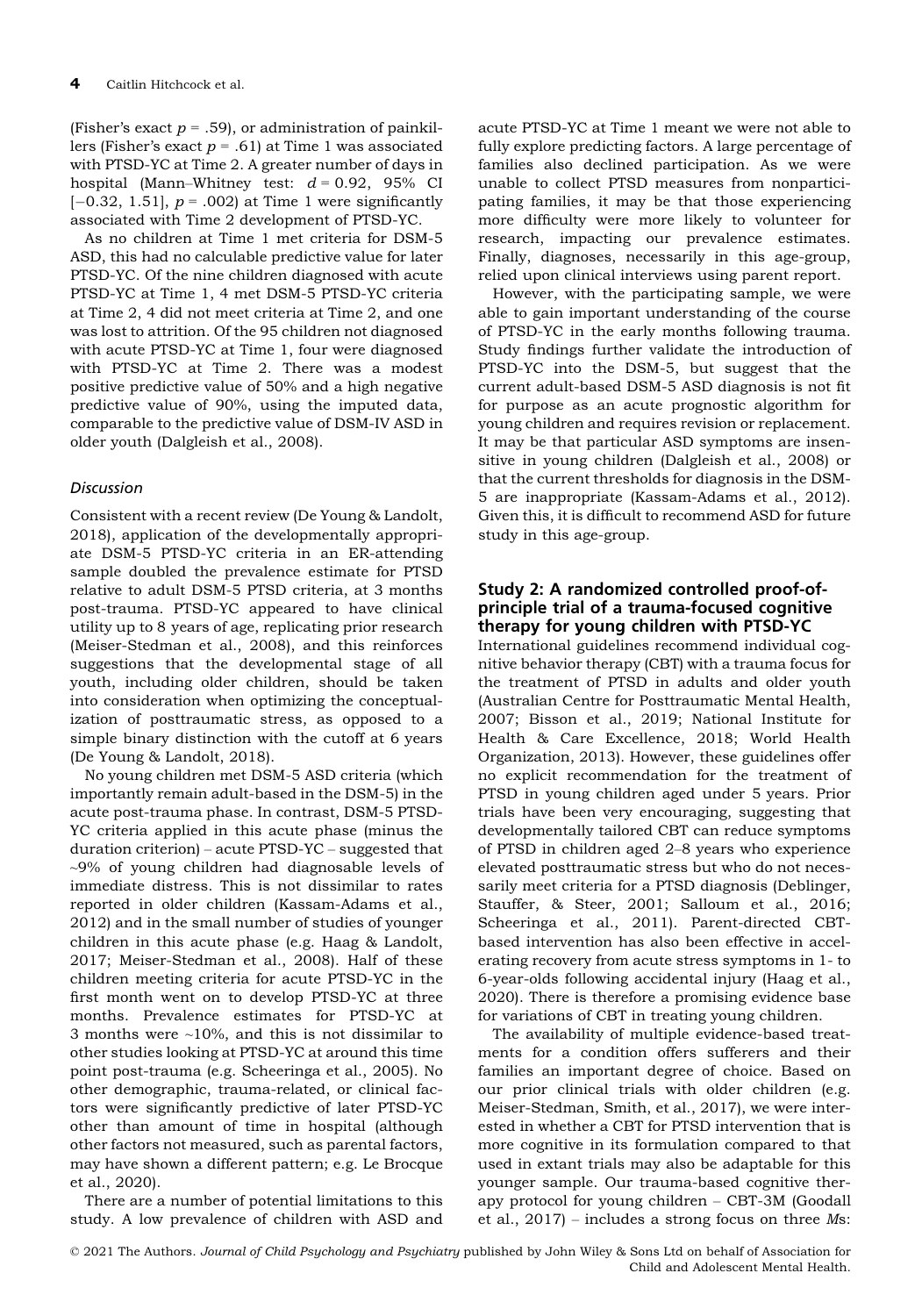cognitive restructuring of trauma Memories, challenging maladaptive cognitive appraisals (Meanings), and remediating unhelpful coping strategies employed by children and parents/caregivers (Management). The manual also includes much less of an emphasis on exposure relative to other protocols, as some therapists can be hesitant to use exposure with young children (Whiteside, Deacon, Benito, & Stewart, 2016). Instead, the CBT-3M protocol focuses predominantly on restructuring and updating the trauma memory narrative (through drawings, play, and talking) with new information that challenges or contradicts the maladaptive meanings associated with the trauma that are embedded in the narrative (see Goodall et al., 2017, for a detailed case study).

We therefore built upon prior work by (a) developing a CBT-3M manual building on the protocol used by Scheeringa et al. (2011) but enriching the cognitive elements based on our work with older youth (Smith, Dalgleish, & Meiser-Stedman, 2018) as outlined above; (b) conducting a proof-of-principle randomized controlled trial (RCT) to explore whether CBT-3M (versus treatment-as-usual; TAU) is likely to deliver remission from PTSD-YC in young children. This is therefore not a definitive evaluation of CBT-3M but an earlier stage RCT to provide a point estimate of putative efficacy as a platform for later phase trials (Dalgleish et al., 2015); and (c) providing important information about acceptability and feasibility of CBT-3M and of the feasibility of a laterstage trial.

The RCT represents the first UK trial of a CBT intervention for PTSD-YC and is the first to include only those children who meet criteria for a DSM-5 PTSD-YC diagnosis, as opposed to elevated symptom levels, where recovery from diagnosis is the primary outcome – a factor that may be important for healthcare systems where diagnosis acts as a gateway to care.

As a result of the findings from Study 1 showing that PTSD-YC identifies children with PTSD up to age 8 years who are missed by the standard PTSD diagnosis alongside the other similar data that prompted the age cutoff in Study 1 (Danzi & La Greca, 2017; Hitchcock et al., 2021; Meiser-Stedman et al., 2008), and in accordance with the slightly wider age range recruited in some prior CBT trials providing treatment to young children experiencing PTSD (e.g. Salloum et al., 2016), we recruited young children with PTSD-YC up to 8 years of age.

#### Method

Trial design and procedure. The RCT was preregistered ([www.isrctn.com/ISRCTN35018680\)](http://www.isrctn.com/ISRCTN35018680) and ethically approved (Cambridge South: MREC 12/EE/0458). Full details of design, measures, and recruitment are in the published protocol (Dalgleish et al., 2015). All participants were recruited in the East of England from a variety of sources including ERs (including participants from Study 1 who had PTSD at 3 months post-trauma), schools, general medical practices,

secondary care child mental health services, social services, and via self-referral. Figure 1 shows the CONSORT diagram prior to cross-over at post-treatment. Recruitment took place from December 2013 until April 2018. There were periods of time when recruitment was stalled or significantly slowed (around 9 months in total) due to staffing changes and the necessity for retraining, and/or part-time working in the trial team. Initial recruitment rates were also slower due to the need to establish a recruitment network. Once recruitment pathways were established and fully resourced, recruitment rates were around 3-4 young people per month of whom around 1 in 3 met inclusion criteria and for whom the parent(s) agreed to take part in the trial.

Inclusion criteria were being aged 3–8 years and having experienced a single incident trauma according to the DSM-5 definition (see Study 1) and diagnosis of DSM-5-Preschool PTSD-YC assessed via clinical interview using the DIPA. Exclusion criteria were the presence of head trauma (Glasgow Coma Score < 8); learning disability, but not specific learning difficulties; a diagnosis of autism; another primary psychiatric diagnosis that warrants treatment using a psychological therapy ahead of the traumatic stress response; inability to speak English within the family; ongoing exposure to threat; and a history of organic brain damage. Victims of chronic sexual or physical abuse were invited into the trial because of the need to involve specialist services.

A wider range of trauma compared to Study 1 were experienced by the 37 participants including a burn  $(n = 1)$ , accidental injury (e.g. dog attack;  $n = 9$ ), acute medical emergency  $(n = 2)$ , home invasion  $(n = 4)$ , road traffic accident  $(n = 3)$ , physical or sexual assault or other interpersonal event involving threat of injury/life ( $n = 9$ ), or witnessing an event in which a family member (parent, sibling, or grandparent) experienced threat to life/serious injury  $(n = 9)$ .

Participants were randomized to treatment with stratification for age, gender, and symptom severity (based on the DIPA), by an independent statistician. The treating clinical psychologist was informed of allocation after the baseline assessment via email from the statistician. All assessments were completed by trained research staff, who were blind to treatment allocation. Outcomes were assessed pretreatment, within two weeks of post-treatment and, for those in the CBT-3M arm, at threemonth follow-up. Upon completion of the post-treatment assessment, children in TAU who still met PTSD-YC criteria were offered CBT-3M. The planned twelve-month follow-up for the CBT-3M arm was unfeasible given lower than anticipated completion rates at three-month follow-up. No adverse events were reported.

#### **Outcomes**

Primary outcome. The primary outcome was recovery from DSM-5 PTSD-YC at post-treatment, using the parent-report DIPA (Scheeringa & Haslett, 2010). As in Study 1, a registered Clinical Psychologist agreed on diagnosis for 100% of the interviews, which were completed by trained research staff who were blind to treatment allocation.

Secondary outcomes. Secondary outcomes were comorbid diagnoses of major depressive disorder (MDD), attention deficit hyperactivity disorder (ADHD), oppositional defiant disorder (ODD), generalized anxiety disorder (GAD), specific phobia and separation anxiety disorder (SAD) on the DIPA, and changes on the parent-completed Young Child PTSD Checklist (Scheeringa, 2010) (Cronbach's alpha =  $.85$  for this study) to index symptoms of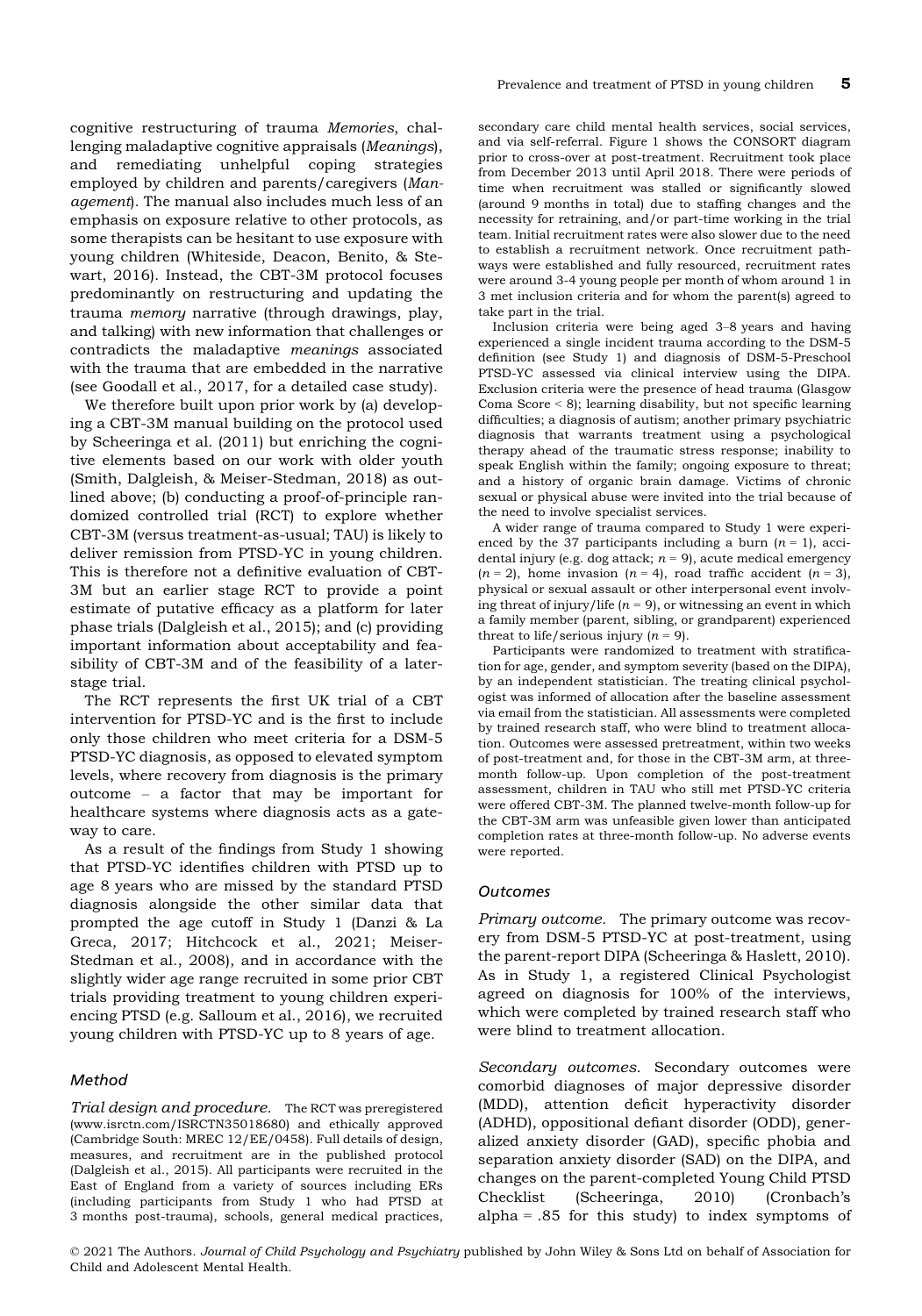

Figure 1 CONSORT diagram for randomized controlled trial of CBT-3M versus treatment-as-usual (TAU), prior to cross-over posttreatment

PTSD, the parent-completed Pediatric Emotional Distress Scale (to index general distress; Saylor, Swenson, Stokes Reynolds, & Taylor, 1999) (Cronbach's alpha = .84 for this study), and parentcompleted Preschool Feelings Checklist (to index emotional functioning; Luby, Heffelfinger, Koenig-McNaught, Brown, & Spitznagel, 2004) (Cronbach's alpha =  $.74$  for this study).

Feasibility and acceptability. Attrition at each assessment point indicated trial and intervention feasibility and acceptability. A random 50% of families (to reduce participant burden) completing CBT-3M were also asked to rate, out of ten, whether (1) 'this kind of treatment seems to make sense', (2) 'I think this treatment is going to help us', (3) 'I would tell a friend to try this treatment with their child', and (4) 'the therapist is keen to help my child'. Additional formal acceptability measures outlined in the trial protocol (Dalgleish et al., 2015) – for example, the Therapeutic Alliance Scale (Shirk, Karver, & Brown, 2011) – were withdrawn in order to reduce clinician and participant burden.

Interventions. CBT-3M: The CBT-3M treatment manual is available online [\(https://c2ad.mrc-cb](https://c2ad.mrc-cbu.cam.ac.uk/resources/) [u.cam.ac.uk/resources/\)](https://c2ad.mrc-cbu.cam.ac.uk/resources/). The intervention was adapted from our 12-session intervention for older youth (Meiser-Stedman, Smith, et al., 2017; Perrin et al., 2017; Smith et al., 2007) and the prior trial protocol from Scheeringa (Scheeringa et al., 2011). As noted in the Introduction, the protocol is more cognitive than that used in prior trials and targets three key mechanisms: trauma Memories, maladaptive appraisals (Meanings), and adaptive coping (Management). Twelve sessions, delivered weekly, involve a combination of the therapist and child alone, therapist and parent alone, and parent and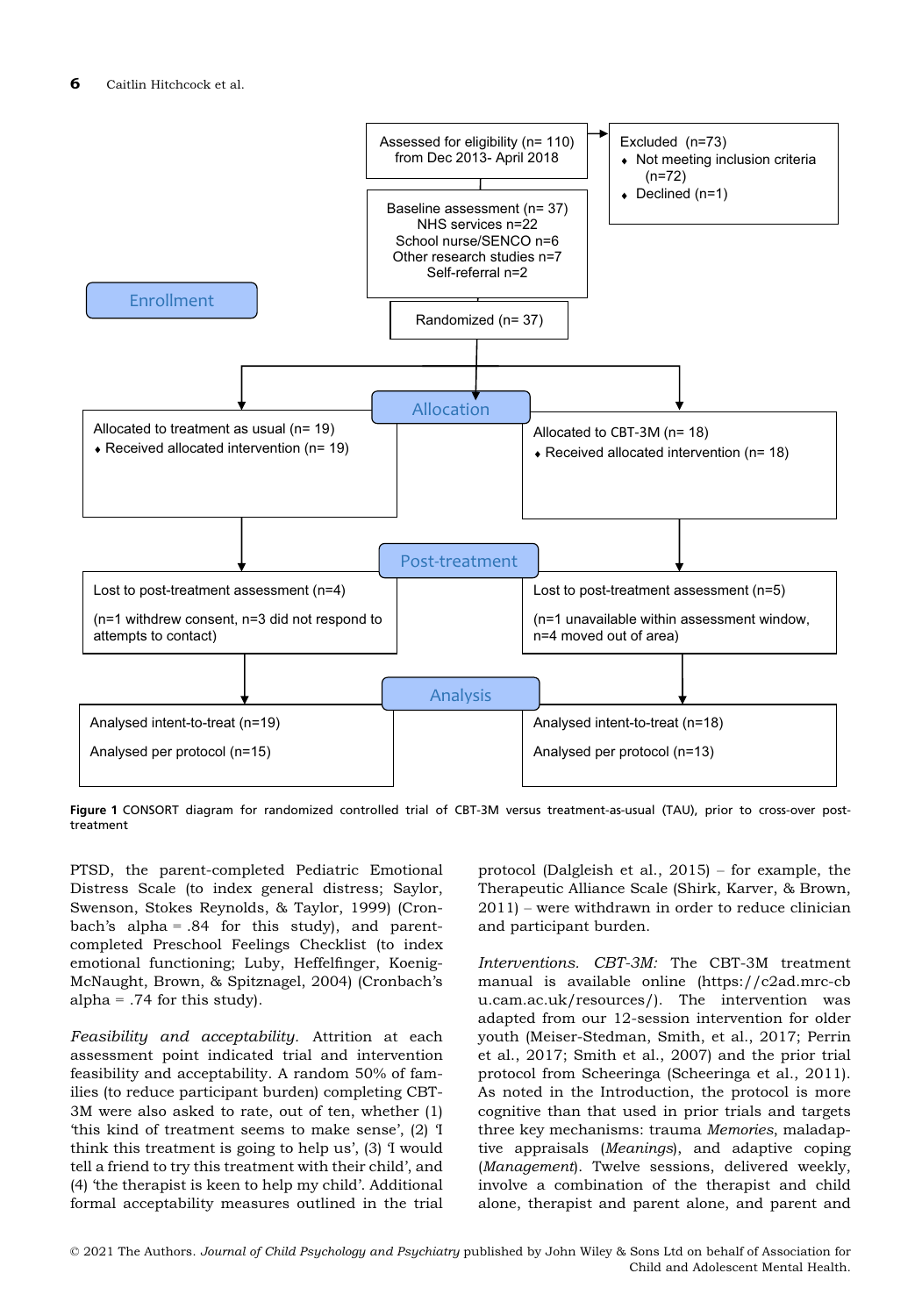child with the therapist, with each session involving a combination of these three elements. Treatment fidelity and adherence was maintained through supervision with manual authors (Dalgleish and Smith).

Treatment-as-usual: Given that PTSD-YC as a diagnosis has no explicit treatment guidelines in the United Kingdom, TAU was expected to vary from no intervention, to diverse forms of psychosocial support. Caregivers in both trial arms were given some basic psychoeducation about PTSD symptoms in young children in the initial assessment. Comparison against TAU allowed us to assess what intervention young children with PTSD commonly receive through the UK NHS. Participants allocated to TAU who did not receive a multi-session psychological intervention were assessed for 'posttreatment' at 13–15 weeks postbaseline to maximize comparability with CBT-3M.

Overview of analyses. Analyses were completed by an independent statistician who was blind to treatment allocation. We tested for between-arm differences using the nonparametric Quade's test (Quade, 1967) to account for the modest sample size. This represents a deviation from our protocol where we discussed using parametric analyses (Dalgleish et al., 2015). Intent-to-treat (ITT) analysis was completed following multiple imputation of posttreatment variables across 40 datasets using the same MICE and imputation modeling approach as that outlined for Study 1 (Bodner, 2008; van Buuren, 2018) such that baseline variables with complete data, alongside the trial arm variable, were included in the imputation models.

As an early-phase proof-of-principle trial, the RCT was not powered to detect statistically significant effects on outcomes but rather to derive point estimates of effect size for the efficacy of CBT-3M to inform later fully powered definitive trial investigations (see trial protocol paper; Dalgleish et al., 2015).

In addition to the reported data, we collected information on health service usage on the complete cases to evaluate feasibility for collecting such data to inform health economics analyses in later-stage trials.

#### Results

Baseline characteristics, treatment completion, and acceptability. The baseline characteristics of the sample are presented in Table 2.

Of the nineteen children allocated to TAU, four did not complete post-treatment assessments (21% attrition): one family pursued treatment elsewhere and withdrew and three were uncontactable. Within TAU, only one child received any form of psychological intervention; the rest received no specific

Table 2 Baseline clinical characteristics for Study 2

|                                             | TAU $(n = 19)$ |         | CBT-3M<br>$(n = 18)$ |         |
|---------------------------------------------|----------------|---------|----------------------|---------|
|                                             | Mean           | (SD)    | Mean                 | (SD)    |
| Number female (%)                           | 10             | 53%     | 9                    | 50%     |
| Age (range $3-8$ )                          | 6.5            | (1.9)   | 6.0                  | (1.7)   |
| Time since trauma (months)                  | 9.22           | (9.30)  | 11.88                | (8.50)  |
| Young Child PTSD<br>Checklist               | 33.97          | (14.63) | 33.54                | (15.66) |
| Preschool Feelings<br>Checklist             | 28.71          | (11.19) | 29.73                | (9.68)  |
| Pediatric Emotional<br>Distress Scale       | 51.40          | (8.42)  | 51.71                | (10.05) |
| Comorbid MDD <sup>a</sup>                   | 7              | 39%     | 8                    | 47%     |
| Comorbid ADHD <sup>b</sup>                  | 5              | 26%     | 3                    | 19%     |
| Comorbid ODD <sup>b</sup>                   | 10             | 53%     | 10                   | 63%     |
| Comorbid specific phobia <sup>b</sup>       | 10             | 53%     | 11                   | 69%     |
| Comorbid social phobia <sup>c</sup>         | 2              | $11\%$  | 3                    | 18%     |
| Comorbid GAD <sup>a</sup>                   | 0              | $0\%$   | 2                    | 12%     |
| Comorbid separation<br>anxiety <sup>b</sup> | 10             | 53%     | 8                    | 50%     |

Comorbid diagnoses scored using the DIPA. ADHD, attention deficit hyperactivity disorder; GAD, generalized anxiety disorder; MDD, major depressive disorder; ODD, oppositional defiant disorder.

 $n = 18$  for TAU and  $n = 17$  for CBT-3M.<br> $n = 16$  for CBT-3M

 $n = 16$  for CBT-3M.

 ${}^{\circ}n$  = 17 for CBT-3M.

trauma-related support. Following the TAU period, caregivers of four of those children who still met criteria for PTSD declined treatment with CBT-3M; one child had received treatment elsewhere, two reported that it was no longer required, and one did not respond to efforts to contact. The remainder received the intervention.

For CBT-3M, in all but one case the parent who attended with their child was the mother. Within the CBT-3M arm, all participants completed the 12 intervention sessions (where participants were unable to attend, sessions were rescheduled in order to deliver the full dose of the intervention). Sessions took place at the local general practice, child mental health clinic, at the university treatment center, or in the child's home. Five CBT-3M participants did not attend the post-treatment assessment (29% attrition); one was unavailable in the assessment window, and four could not be contacted as they had moved away from the area. There was no significant difference for gender (TAU: Fisher's exact =  $1.55$ ,  $p = .21$ ; CBT-3M: Fisher's exact = 1.29,  $p = .26$ ), age (TAU:  $t = 0.26$ ,  $p = .80$ ; CBT-3M:  $t = 1.01$ ,  $p = .37$ ), symptoms on the YCPC (TAU:  $t = 1.28$ ,  $p = .22$ ; CBT-3M:  $t = 1.25$ ,  $p = .24$ ), nor PTSD impairment score indexed by the DIPA at baseline (TAU:  $t = 0.39$ ,  $p = .70$ ; CBT-3M:  $t = 1.09$ ,  $p = .29$ ) between complete cases and those lost to attrition.

In terms of acceptability, means (out of 10;  $n = 9$ ) for caregiver ratings of CBT-3M indicated that the treatment made sense to the family  $(M = 9.36)$ ,  $SD = 1.03$ ) and that caregivers felt: The therapy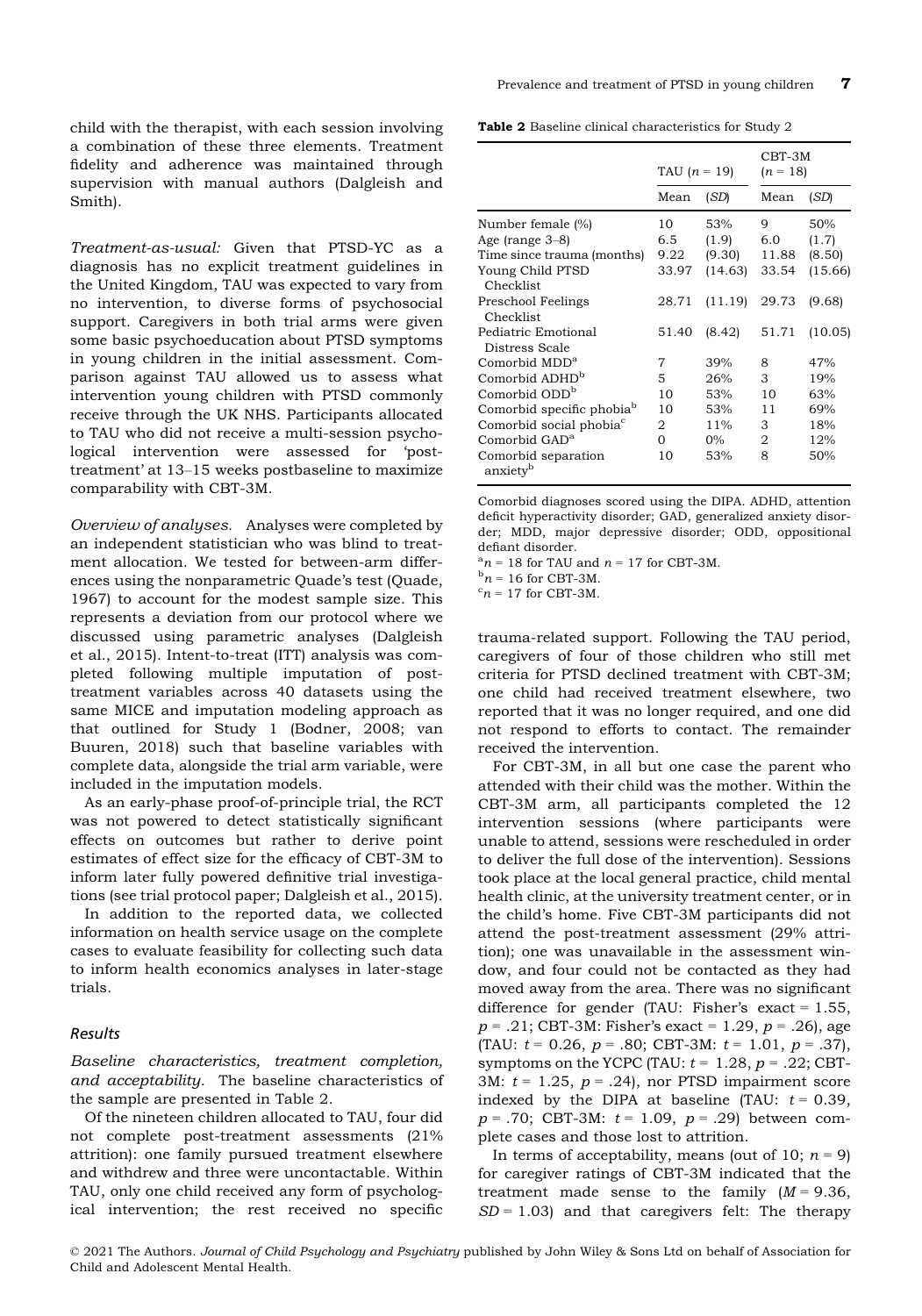would help  $(M = 8.91, SD = 1.70)$ ; the therapist wanted to help their family  $(M = 9.73, SD = 0.90)$ ; and they would recommend CBT-3M to a friend  $(M = 9.18, SD = 1.25).$ 

Primary outcome. In all cases, apart from one (with the father), CBT-3M outcome assessments were completed with the participant's mother. Of the complete cases, on the primary endpoint of DSM-5 PTSD-YC diagnosis at post-treatment, 84.6%  $(n = 11)$  CBT-3M participants lost their PTSD-YC diagnosis, relative to 6.7% ( $n = 1$ ) TAU participants; a significant difference using intent-to-treat analysis on the imputed data OR = 0.022 [0.002, 0.270],  $p = .003$ , and corroborated with per protocol analyses involving only the complete cases:  $OR = 0.019$  $[0.002, 0.214]$ ;  $p = .001$ .

Secondary outcomes. The observed secondary outcome data are presented in Table 3. Intent-to-treat analysis on the imputed datasets for these secondary outcomes using Quade's test indicated a significant, large effect size in favor of CBT-3M at post-treatment for scores on the Preschool Feelings Checklist,  $t(7.45) = 4.07$ ,  $d = 1.34$ , 95% CI [0.62, 2.05],  $p = .004$ . Medium-sized, though (as expected) nonsignificant, effect size estimates were observed for the Young Child PTSD Checklist,  $t(6.17) = 1.89$ ,  $d = 0.62$ , 95% CI [-0.05, 1.28],  $p = .11$ , and Pediatric Emotion Distress Scale,  $t(6.82) = 1.44$ ,  $d = 0.47, 95\% \text{ CI } [-0.19, 1.12], p = .19. \text{ A large}$ effect was found in favor of CBT-3M for the Fear subscale of the PEDS, though again this did not reach statistical significance,  $t(5.91) = 2.32$ ,  $d = 0.76, 95\% \text{ CI}$  [0.09, 1.42],  $p = .06$ .

Odds ratios were in favor of CBT-3M for remission of comorbid diagnoses (although they did not attain traditional levels of significance); major depressive disorder, OR = 0.20; 95% CI [0.02, 1.67],  $p = .14$ ; oppositional defiant disorder,  $OR = 0.19$ , 95% CI  $[0.02, 2.19]$ ,  $p = .18$ ; and specific phobia, OR = 0.62, 95% CI [0.04, 9.95],  $p = .73$  Data were too sparse to fit logistic models for other comorbid disorders.

At three-month follow-up (for CBT-3M only due to cross-over trial design), all 8 of the assessed participants did not meet criteria for PTSD-YC.

#### **Discussion**

Building on pioneering prior work (Meiser-Stedman, McKinnon, et al., 2017; Scheeringa et al., 2012;

Smith et al., 2007), Study 2 provides proof of principle from an early-phase RCT that a traumabased CBT package with a strong cognitive element and minimal exposure-based work, shown to be efficacious in older youth, can be successfully adapted to treat PTSD in children as young as three years within the UK healthcare system. Eighty-four per cent of treated young children lost their diagnosis (relative to  $\sim$ 7% in TAU), with good acceptability. This RCT is not a definitive trial but one intended to provide important information on feasibility, acceptability, and the strength of the signal of efficacy as a platform for later-stage definitive evaluations of CBT-3M. Improving access to evidence-based treatment in this younger age-group is particularly important as children in the TAU trial arm (with one exception) received no psychological intervention from the UK NHS (limiting our conclusions regarding treatment efficacy against an active intervention), which is likely due in part to the lack of UK guidance on available evidence-based interventions for this agegroup (National Institute for Health & Care Excellence, 2018).

The study highlighted important feasibility issues, in particular the completion of follow-up assessments, which will be important to consider when designing a later-stage trial. Specifically, a number of families who completed the intervention stage of the trial were unavailable for the post-treatment outcome assessment, in the majority of cases because the families had moved away from the area. Closer attention to making alternative arrangements for assessment in these circumstances will be required.

#### General discussion

Following the presentation of developmentally sensitive criteria to characterize PTSD in young children (Scheeringa et al., 2012) culminating in the introduction of a subtype-PTSD diagnosis for preschoolers (PTSD-YC) in the DSM-5 (American Psychiatric Association, 2013), the nature of traumatic stress has now been extensively elaborated in the youngest trauma victims. Our findings reinforce the importance of using developmentally appropriate PTSD-YC criteria when evaluating posttraumatic stress in young children.

Study 1 demonstrated that the current adultbased DSM-5 diagnosis of acute stress disorder is not fit for purpose in this younger age-group, failing

Table 3 Mean (standard deviation) symptom scores at post-treatment, by group allocation for Study 2

|            | Young children PTSD Checklist | PEDS-total    | PEDS-fear    | Preschool feelings checklist |
|------------|-------------------------------|---------------|--------------|------------------------------|
| <b>TAU</b> | 34.80 (20.86)                 | 45.60 (14.60) | 13.00 (4.42) | 30.20 (19.72)                |
| $CBT-3M$   | 16.43 (19.27)                 | 40.50 (14.53) | 8.63 (5.48)  | 15.86 (11.47)                |

Table displays observed means. CBT-3M, cognitive behavior therapy-3M (Meanings, Memories, and Management); PEDS, Pediatric Emotional Distress Scale; TAU, treatment-as-usual.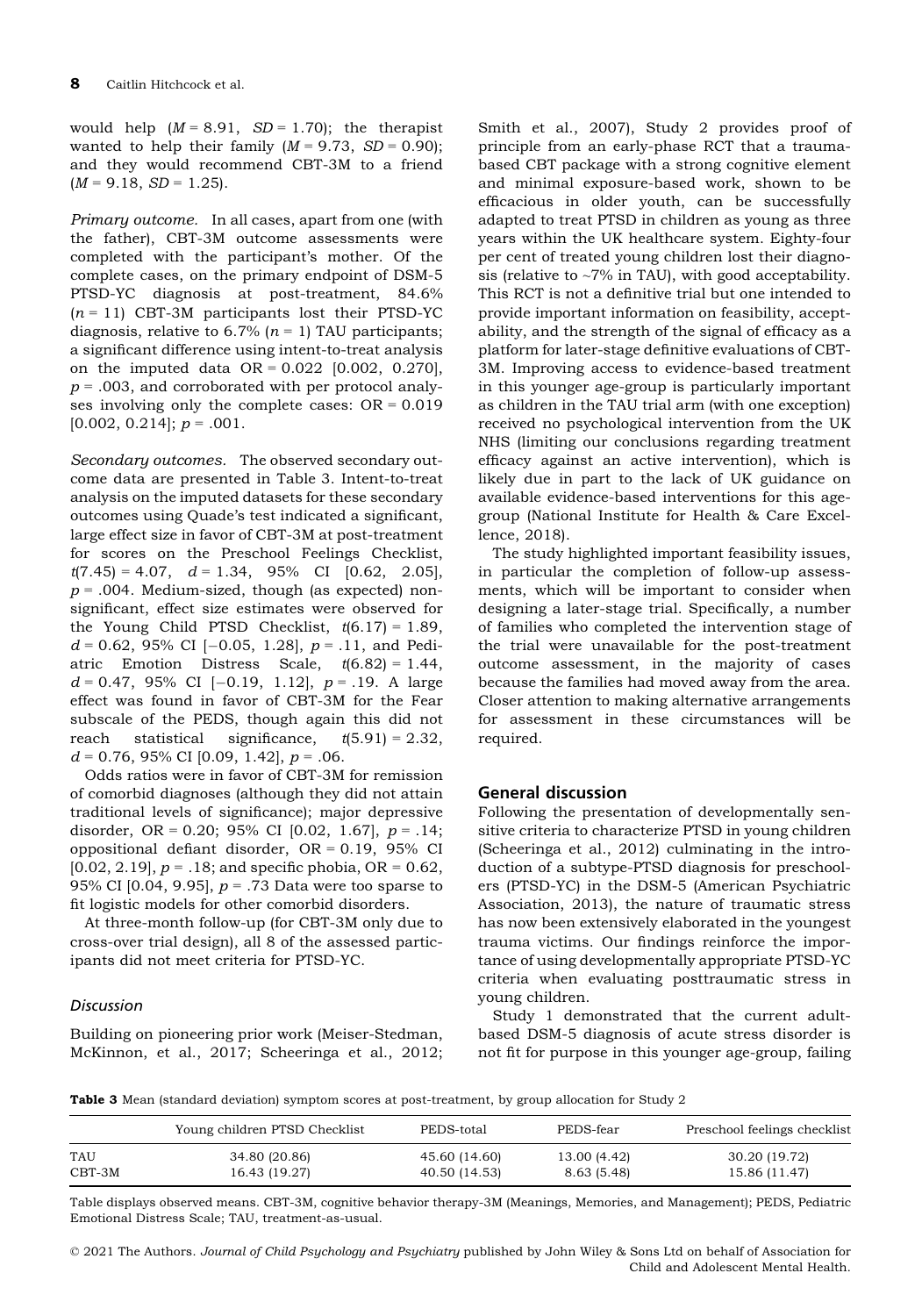to identify a single child in the acute phase with clinically significant distress. In contrast, applying the developmentally appropriate PTSD-YC criteria immediately post-trauma identified around 9% of young children with diagnosable levels of problems – a level comparable to estimates of acute distress found in other studies, including those with older youth (Haag & Landolt, 2017; Meiser-Stedman et al., 2008; see De Young & Landolt, 2018). This suggests that developmental adjustment of traumatic stress in the DSM-5 requires extension to the acute-phase diagnosis within the first few weeks post-trauma. Our findings suggest significant enduring morbidity in young children in the absence of suitable intervention; only around 50% of those identified as at risk in the acute phase of Study 1 recovered by 3 months, while minimal recovery was reported with TAU in Study 2.

As we are now able to identify young children burdened by debilitating PTSD, it is imperative that we continue to develop and expand on suitable interventions for this age-group to provide choice for therapists and families. Here, we have provided proof-of-principle support that a trauma-based cognitive therapy (CBT-3M) can be successfully adapted for younger children (with a slightly broader range of traumas relative to Study 1) ensuring that the same intervention protocol has applicability across the young age range from 3–18 years (Meiser-Stedman, Smith, et al., 2017). A fully powered, definitive trial is now necessary to evaluate treatment efficacy and

identify mechanisms of action, as well as extending evaluation of the intervention to more complex presentations.

#### Acknowledgements

This paper presents independent research funded primarily by the UK National Institute for Health Research (NIHR) under its Research for Patient Benefit (RfPB) Programme [PB-PG-0211-24045]. The views expressed are those of the authors and not necessarily those of the UK National Health Service, the NIHR, or the Department of Health and Social Care. The authors were also partly supported by the National Institute for Health Research Cambridge Biomedical Research Centre, the UK Medical Research Council [SUAG/043 G101400] the Wellcome Trust [104908/Z/14/Z, 107496/Z/15/Z] and the Economic and Social Research Council [ES/ R010781/1]. P.S. co-authored a therapy manual that was used to develop the treatment used in this trial, and he receives royalties from this publication. The authors thank Michael Scheeringa for allowing them to use his intervention protocol as a building block for CBT-3M in Study 3. The remaining authors have declared that they have no competing or potential conflicts of interest.

#### Correspondence

Tim Dalgleish, Medical Research Council Cognition and Brain Sciences Unit, University of Cambridge, Cambridge, UK; Email: tim.dalgleish@mrc-cbu.cam.ac.uk

## Key points

- The DSM-5 PTSD in young children (PTSD-YC) diagnostic subtype may have clinical utility up to 8 years of age.
- The DSM-5 acute stress disorder diagnosis is not fit for purpose in very young children and requires revision.
- A cognitive-focused treatment for PTSD (CBT-3M) showed promising preliminary efficacy for 3- to 8-yearolds.
- A larger trial of CBT-3M is now warranted to increase treatment options for this vulnerable age-group.

#### References

- American Psychiatric Association (2013). Diagnostic and statistical manual of mental disorders (5th edn). Washington, DC: Author.
- Australian Centre for Posttraumatic Mental Health (2007). Australian Guidelines for the treatment of adults with acute stress disorder and posttraumatic stress disorder. Melbourne, Australia: Australian Centre for Posttraumatic Mental Health.
- Bisson, J.I., Berliner, L., Cloitre, M., Forbes, D., Jensen, T.K., Lewis, C., ... & Shapiro, F. (2019). The international society for traumatic stress studies new guidelines for the prevention and treatment of posttraumatic stress disorder: Methodology and development process. Journal of Traumatic Stress, 32, 475–483.
- Bodner, T.E. (2008). What improves with increased missing data imputations? Structural Equation Modeling: A Multidisciplinary Journal, 15, 651–675.
- Dalgleish, T., Goodall, B., Chadwick, I., Werner-Seidler, A., McKinnon, A., Morant, N., ... & Meiser-Stedman, R. (2015). Trauma-focused cognitive behaviour therapy versus treatment as usual for post traumatic stress disorder (PTSD) in young children aged 3 to 8 years: study protocol for a randomised controlled trial. Trials, 16, 116.
- Dalgleish, T., Meiser-Stedman, R., Kassam-Adams, N., Ehlers, A., Winston, F., Smith, P., ... & Yule, W. (2008). Predictive validity of acute stress disorder in children and adolescents. British Journal of Psychiatry, 192, 392–393.
- Danzi, B.A., & La Greca, A.M. (2017). Optimizing clinical thresholds for PTSD: Extending the DSM-5 preschool criteria to school-age children. International Journal of Clinical and Health Psychology, 17, 234–241.
- De Young, A.C., Kenardy, J.A., & Cobham, V.E. (2011). Diagnosis of posttraumatic stress disorder in preschool children. Journal of Clinical Child & Adolescent Psychology, 40, 375–384.